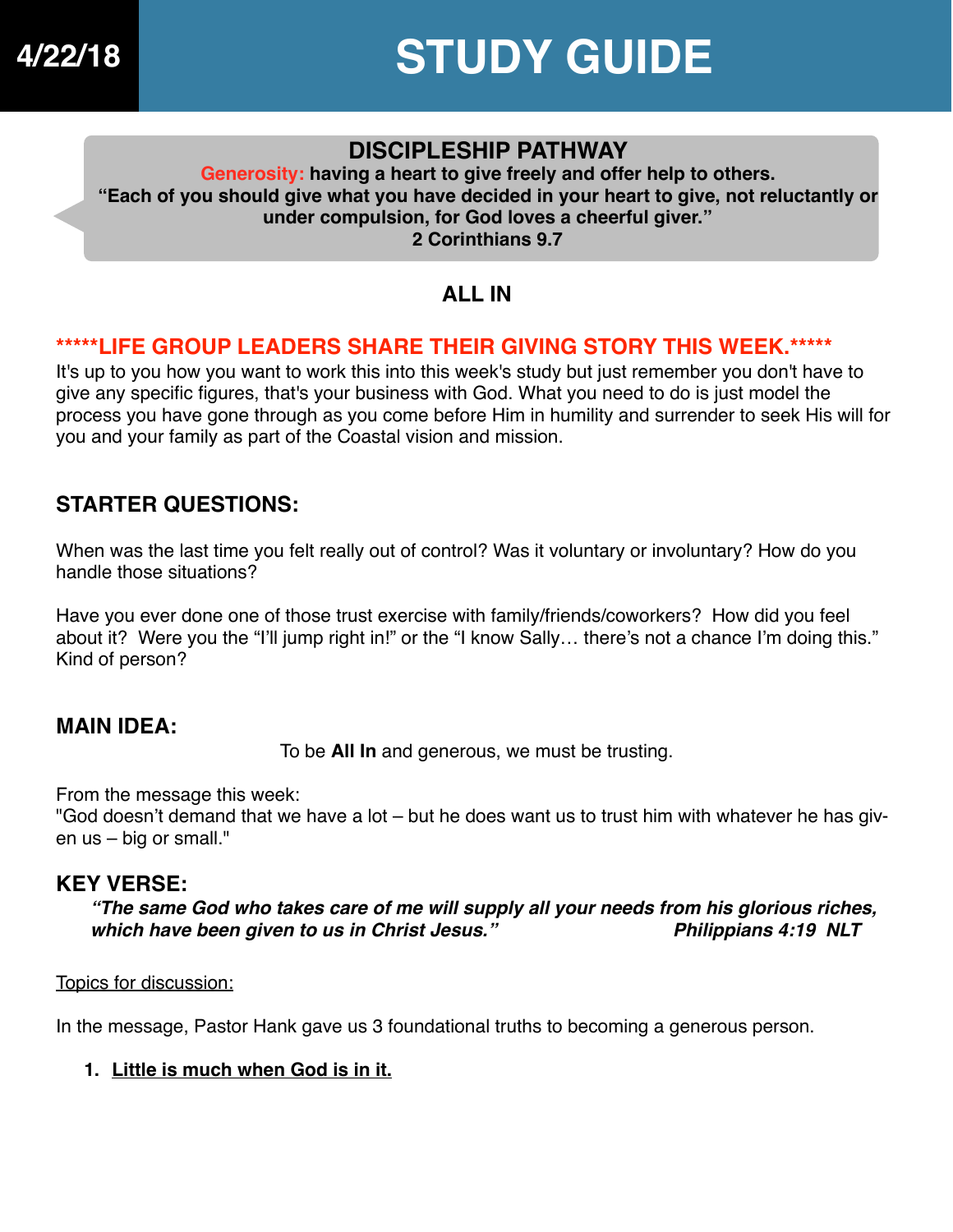Do you remember the story of the widow who gave two pennies? If not, let's read Luke 21:1-4.

Do you feel like you've ever been on one side of this story? Like the widow whose gift felt insignificant or the rich people who mocked a small gift?

The widow also gave so much of what she had. We have no record of whether God blessed her, but Jesus seems to indicate that He would. Have you ever had a time in your life where you think God expanded what you had to make it "enough?"

Do you remember the boy who brought Jesus his loaves and fishes to feed 5000? Do you think all the adults (including the disciples) mocked him? What can we learn from His faithfulness?

#### **2. You can't out-give God**

#### *"Give, and it will be given to you. You will have more than enough. It can be pushed down and shaken together and it will still run over as it is given to you. The way you give to others is the way you receive in return."* **Luke 6:39 NLV**

Now we need to clarify – if we give \$100, does God promise he'll make it \$200? Why or why not? What else could this verse mean? Besides financially, how else does God provide? (*perhaps contentment? Maybe we won't get money back, but maybe he'll teach us to live with less than we thought we needed).* 

But God doesn't want us to give like we're drawing lottery tickets – he wants us to give to be obedient and to trust that he knows best.

Pastor Hank talked about 5 types of givers:

Initial – First time trusting and giving.

Consistent – Choosing an amount and giving regularly.

Intentional – Thinking beyond what seems easy.

Sacrificial – How could I adjust my life to give more?

Lifetime – being fully sold out that everything we have is God's and we need to ask him not what we should give but what we should keep.

Where are you? Where would you like to be?

#### **3. Life is fragile, but God is faithful**

#### *"Seek the Kingdom of God above all else, and life righteously, and he will give you everything you need." Matt 3:5-6 (NLT)*

Often God will challenge us to give or sacrifice or trust when we feel like we have nothing left. Why do you think that is?

Have you ever trusted God and seen him come through? Does that give you courage to trust more? What about how God has provided for others?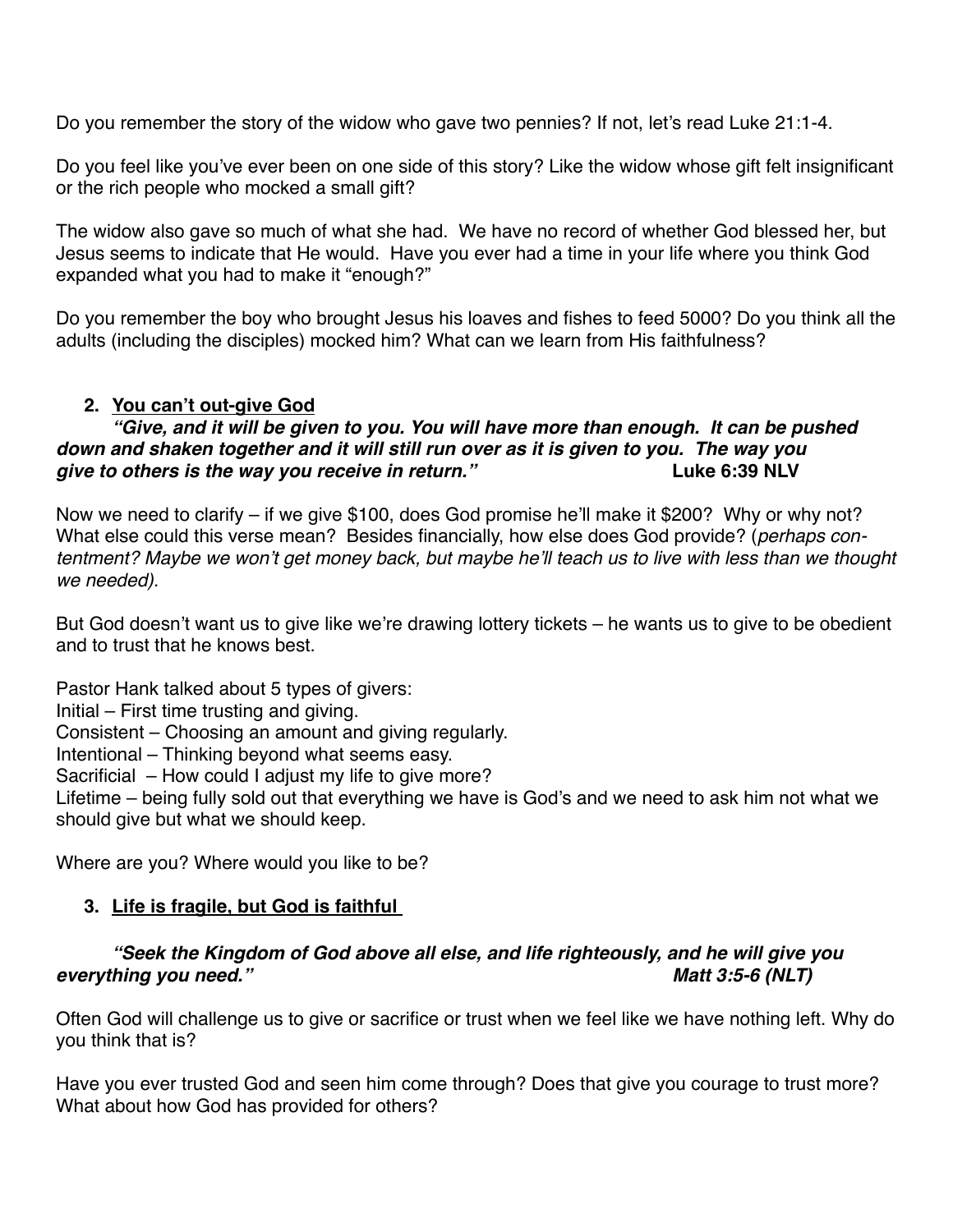Are there people in scripture that trusted God and we saw him come through? Read Hebrews Chapter 11. Focus on Verse 32-40.

Some people who trusted God had great outcomes, some struggled, but….

"[All] *these were commended for their faith, yet none of them received what had been promised, since God had planned something better for us so that only together with us would they be made perfect".* 

## **FINAL THOUGHTS:**

God challenges us to trust with money because it can be the most difficult place to trust. We can trust him with health because we often can't control that. However, we feel like we can control things better if we have more money. Giving up money is about giving up control. We should focus on controlling our budgets and believing God can do more with what we have than we can.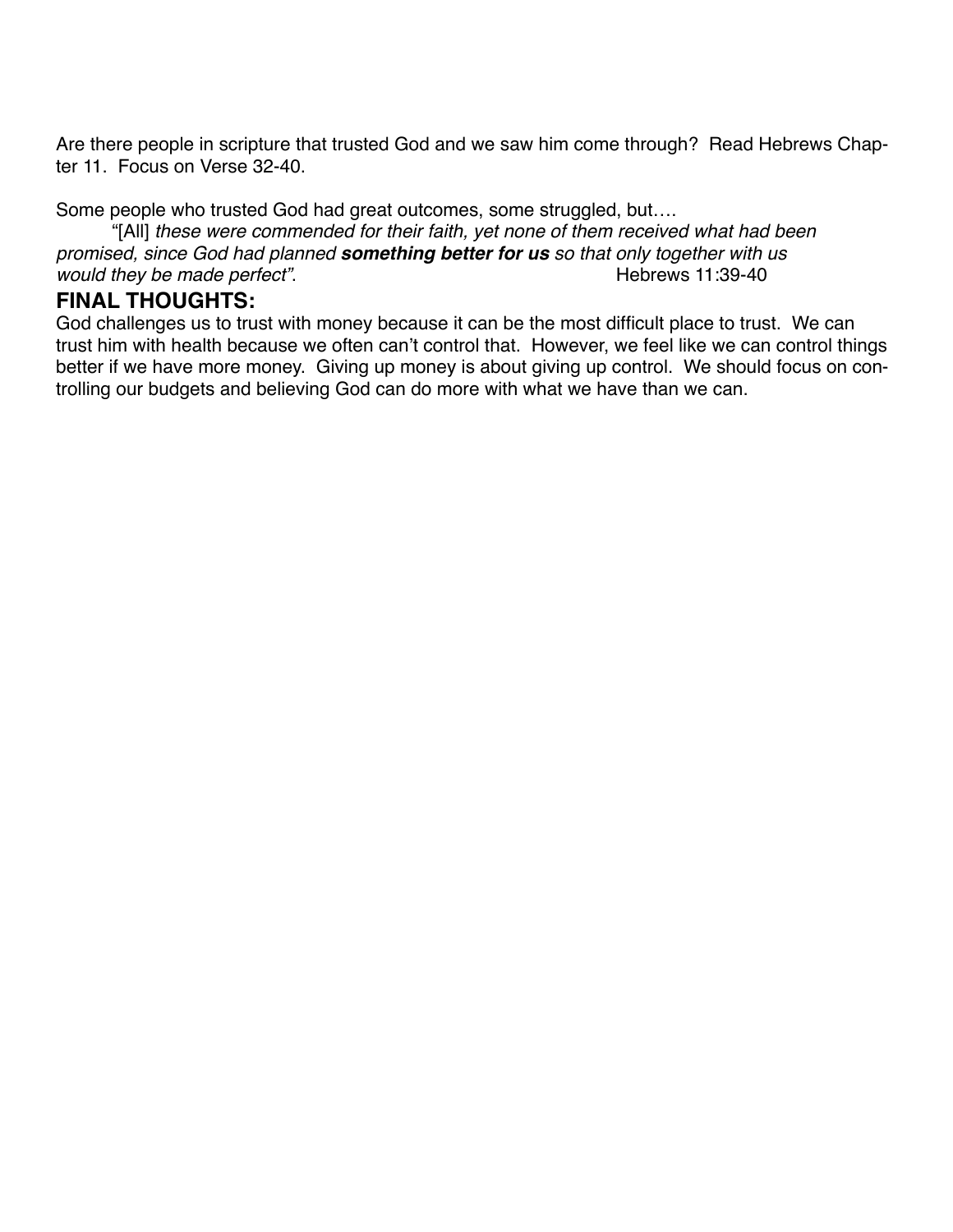# $[All-In]$

### "Generosity"

Jesus: *"You must love the Lord your God with all your heart, all your soul, all your mind, and all your strength."* Mark 12:30 (NLT)

ALL-IN Initiatives:

- **Ministry Budget**
- Additional Coastal Kid's space
- Renovate Building "B" (Student) space
- Planting 2 Campuses
- Impact Projects through our ministry partners both here and around the world (South Africa and Haiti)

2 Goals:

- Primary Goal: 100% participation
- Secondary Goal: to raise \$3.9 million over next 2 years

*"While Jesus was in the Temple, he watched the rich people putting their gifts into the collection box. Then a poor widow came by and dropped in two pennies. "I assure you," he said, "this poor widow has given more than all the rest of them. For they have given a tiny part of their surplus, but she, poor as she is, has given everything she has."* 

3 foundational truths to becoming a generous person:

- 1. "Little is much when God is in it."
- 2. "You can't out-give God."

*"Give, and it will be given to you. You will have more than enough. It can be pushed down and shaken together and it will still run over as it is given to you. The way you give to others is the way you will receive in return."* Luke 6:38 (NLV)

Types of Givers:

- **Initial Giver**
- Consistent Giver: (1 Cor. 16:1-2)